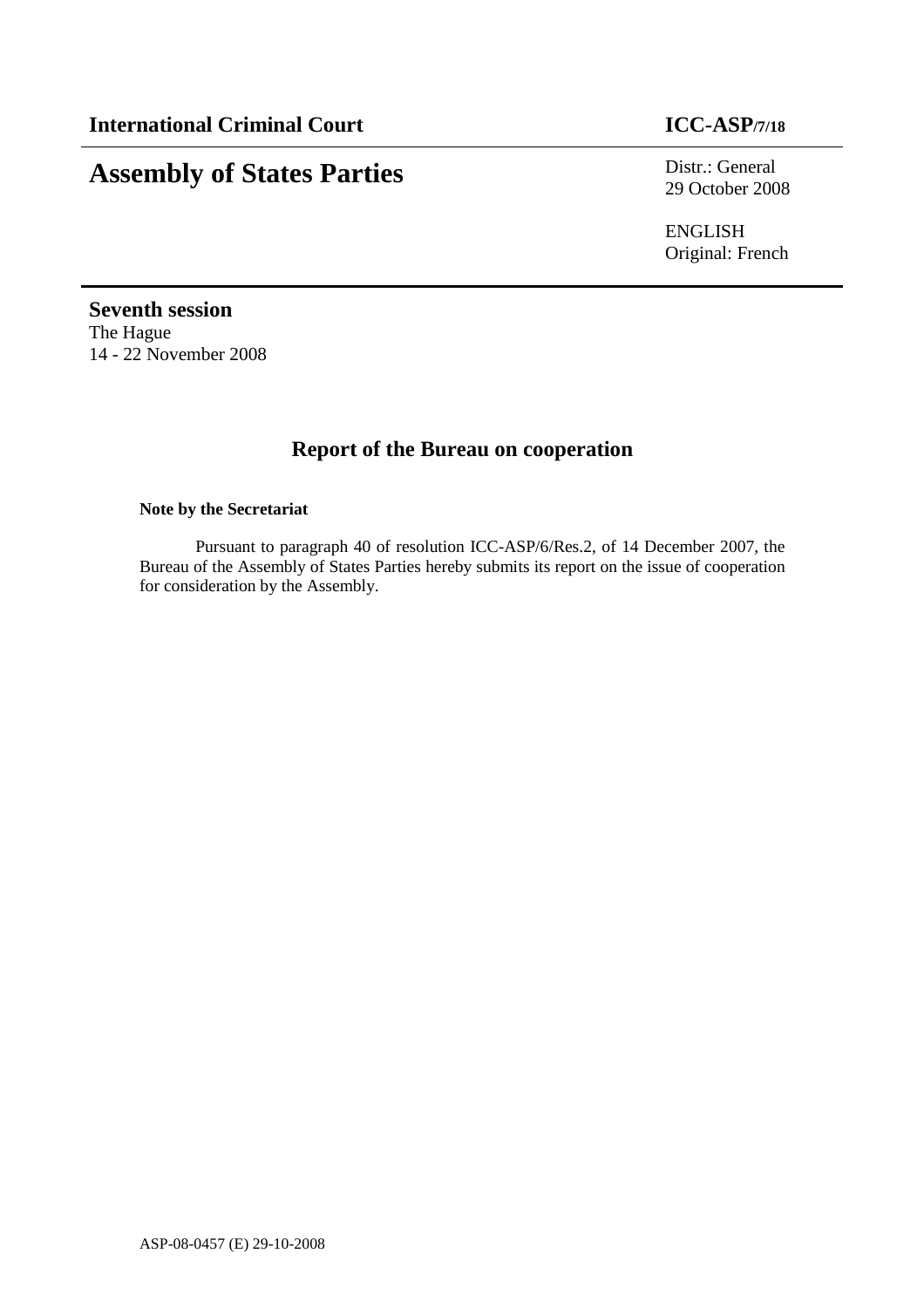# **Report of the Bureau on cooperation**

1. Following the adoption on 14 December 2007 by the Assembly of States Parties of resolution ICC-ASP/6/Res. $2<sup>1</sup>$ , the Bureau of the Assembly of States Parties, at its eighteenth meeting on 14 December 2007, approved the appointment of Ambassador Yves Haesendonck (Belgium) as the focal point of the Assembly for cooperation.

2. In accordance with the conclusions of the 2007 Report of the Bureau on cooperation,<sup>2</sup> which recommend an approach that singles out specific aspects for preferential treatment, the focal point held informal consultations with representatives of States Parties, the organs of the Court, international organisations and non-governmental organisations, with a view to determining priority guidelines for taking forward the work on cooperation.

3. At the fourth meeting of the Hague Working Group, the focal point gave a briefing on the actions undertaken by him. At the resumed sixth session of the Assembly of States Parties in New York on 2 June 2008, the focal point held a public meeting with States. On 4 June, at that same New York session, he took part in an informal meeting with States and nongovernmental organisations.

4. The following areas of activity were deemed to be priority matters:

### **a) Keeping a register of permanent contact points with diplomatic missions of States Parties in The Hague, Brussels or New York**

5. The designation of permanent contact points reflects, in particular, a response to recommendations 9, 14 and 25 of the 2007 Report of the Bureau on cooperation. The role which these will be able to play as intermediaries between the Court and national authorities (and/or national focal points) will tend to enhance flexibility in the conduct of cooperation between the Court and States.

6. With a view to preparing such a list of contact points, in early June 2008 the focal point wrote to the missions of States Parties in The Hague, and in New York for States not represented in The Hague, asking them to provide him with details of a contact point to be responsible for cooperation matters at their mission in The Hague, Brussels or New York. Just over forty States Parties responded.

7. States Parties who have not yet responded are asked to do so as soon as possible.

8. States which have responded are also asked to ensure that the focal point is informed of any changes.

## **b) Development of a framework for action for the adoption of national legislation pursuant to article 88 of the Rome Statute**

9. To this end, after consultation with the facilitator of the New York Working Group for the plan of action of the Assembly of States Parties for achieving universality and full implementation of the Rome Statute, a record was compiled, with invaluable support from, in particular, non-governmental organisations from the Coalition for the International Criminal Court, of all available information on the current situation regarding States Parties' adoption of implementing legislation and of legislation on investigation and prosecution, as well as on ratification of the Agreement on the Privileges and Immunities of the Court.

 $\overline{a}$ 

<sup>1</sup> *Official Records of the Assembly of States Parties to the Rome Statute of the International Criminal Court, Sixth session, New York, 30 November – 14 December 2007* (International Criminal Court publication, ICC-ASP/6/20), part III, resolution ICC-ASP/6/Res.2, annex II.

 $2$  ICC-ASP/6/21.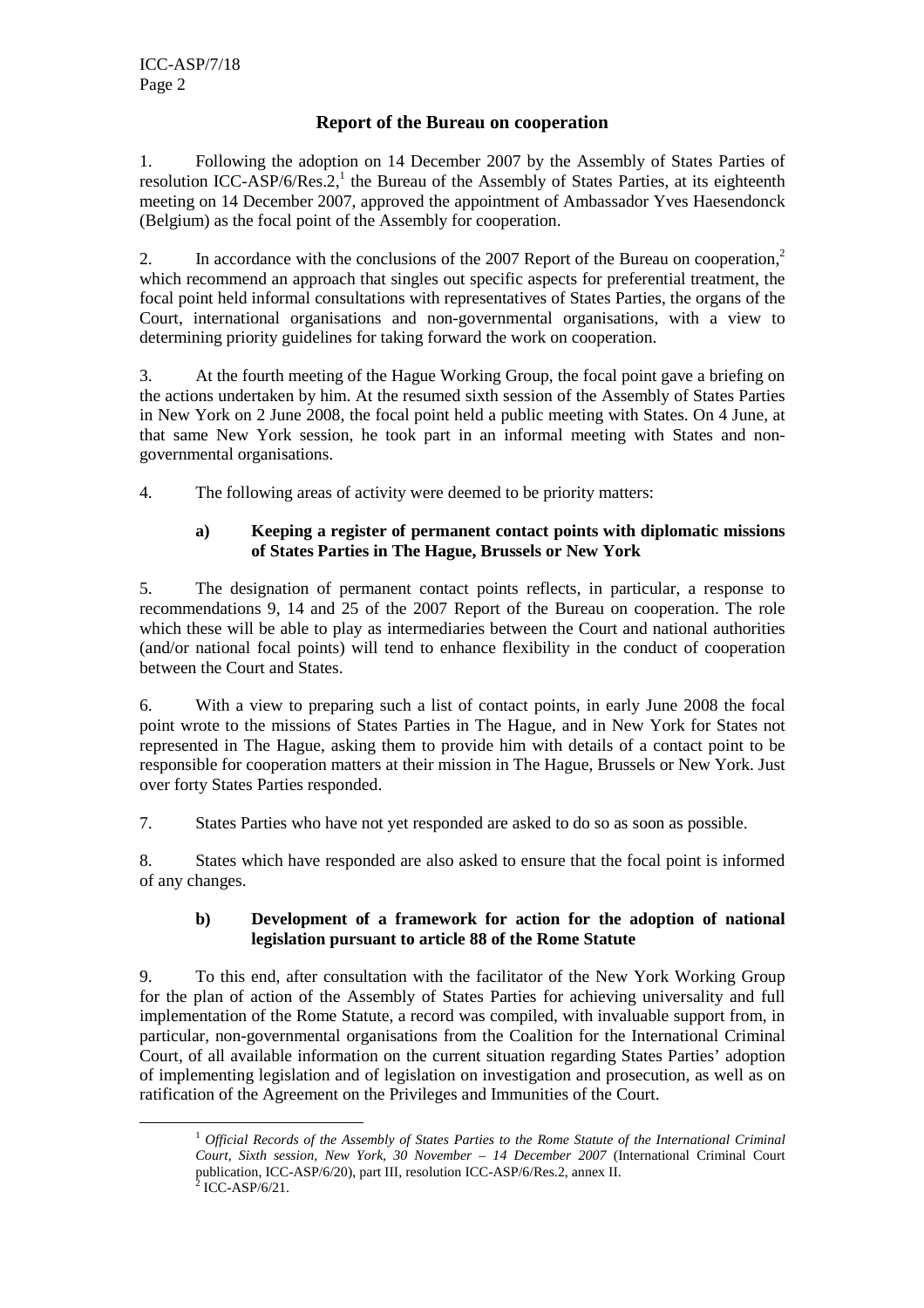10. This information, which supplements that gathered by the Court, will make it possible to identify more precisely the actions to be undertaken in order to assist States Parties who so desire in drafting their legislation. A seminar is to be organised for this purpose in early October 2008, with the participation, *inter alia*, of the Commonwealth Secretariat, the European Commission, the Committee of the International Red Cross and non-governmental organisations active in this field. The possibility of States Parties providing technical assistance to other States will also be examined.

#### **c) Development of the Court's expertise in financial investigations and freezing of assets**

11. This issue, a matter of importance to both the Registry and the Office of the Prosecutor, has been the subject of informal consultations with international organisations and experts. Specific cooperation channels have been identified, and the focal point has arranged for initial contact to be made at the Court. A seminar together with specialised institutions is to be held at the Court within the next few months, in order to discuss action possibilities.

#### **d) Examination of possible forms of assistance regarding witness protection**

12. The significant increase in requests for protection over recent years illustrates the need for an in-depth examination of the system currently in place for the protection of witnesses and of the possibilities for assistance at the local and regional levels. Similarly, in regard to witness relocation agreements (the implementation of judgments), it will be helpful to consider what assistance might be given to States Parties in order to enable them to enter into such agreements. An information seminar on the matter is planned for the coming months, with the participation of experts in the area of protection, international organisations, the International Committee of the Red Cross and non-governmental organisations.

#### **e) Organisation of regular contacts at the technical level with the United Nations Secretariat**

13. While cooperative links between the two institutions under the current Agreement are generally felt to be operating satisfactorily, it has become apparent that, over and above the periodic high-level visits and multiple contacts on specific issues, cooperation between the Court and the United Nations could be enhanced through the organisation of structured contacts at the technical level between Court officials and United Nations staff members.

14. The resumption, on an annual basis, of such meetings, which have, moreover, been held in the past, is viewed favourably by the relevant departments of the United Nations Secretariat. The next meeting is scheduled, in principle, for the month of January 2009, at a location still to be decided.

#### **Suggested future actions**

15. With the actions described above currently being implemented, it is now proposed that new issues related to cooperation be addressed, such as:

- (a) The development, depending on possibilities and circumstances, of closer relations between the Court and other international and regional organisations;
- (b) The examination of means of contributing, within States Parties' administrations and international or regional organisations, to enhanced awareness of the Court and of its activities; and